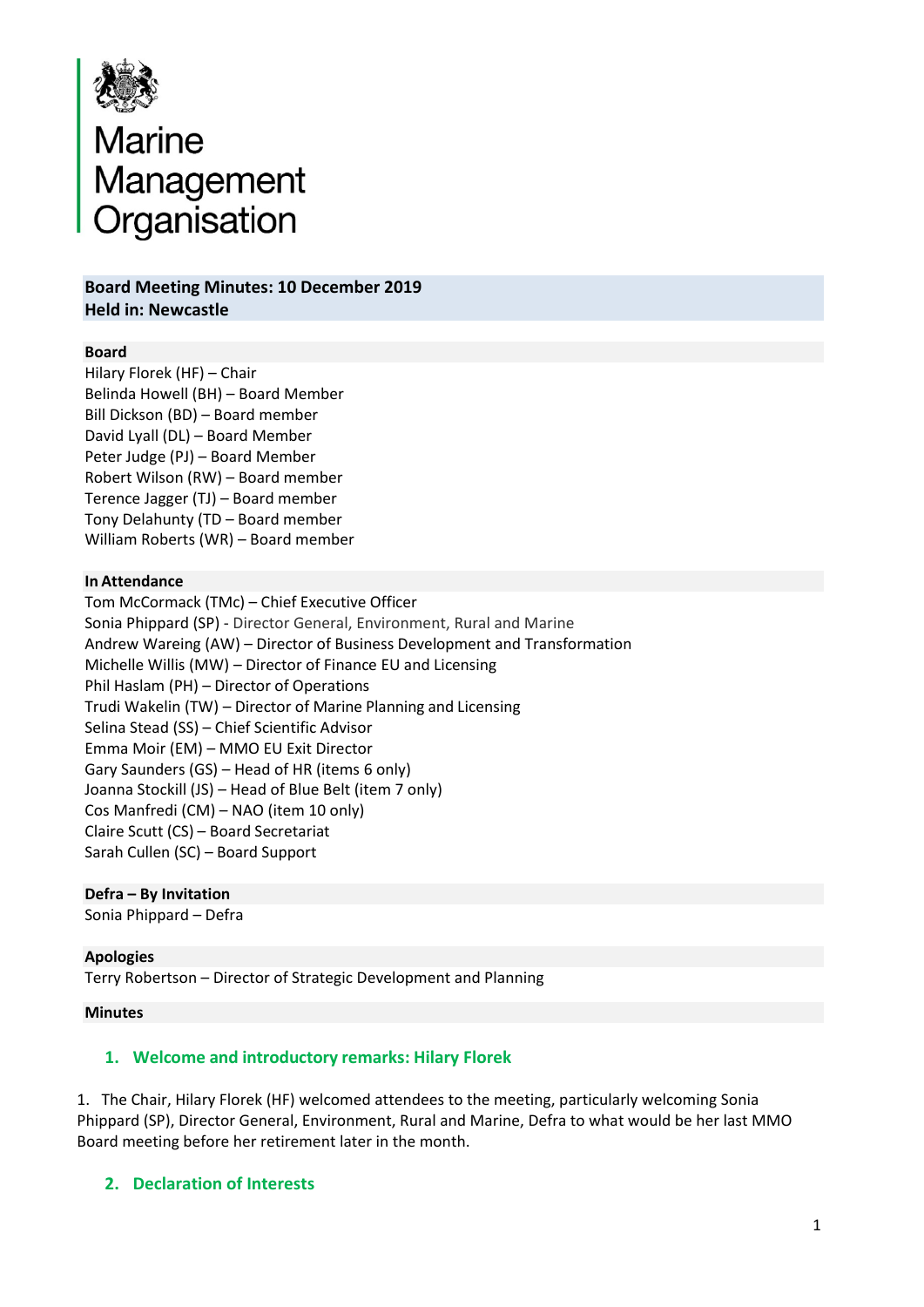2.1 The Chair invited attendees to declare any new interests noting those previously declared. Belinda Howell (BH) advised that she had joined a project team with the World Wildlife Fund (WWF) which will look at increasing electronic monitoring on an international basis.

# **3. Minutes of 26 September and actions arising**

3.1 The Chair invited attendees to raise any points of accuracy in respect of the minutes of the 26 September meeting minutes. No points of accuracy were raised and the minutes were confirmed as an accurate record of discussions.

3.2 The Chair invited attendees to comment on the action and decision log from the previous meeting. The Board noted the updates and decisions recorded.

3.3 Tom McCormack (TMc) updated that the latest all-colleague call had in excess of 150 lines dialing in and reported that the calls were proving very popular across the organisation.

# **4. Matters arising from the 17 October ARAC and 9 December meeting**

4.1 William Roberts (WR) advised that there had been a commitment at the 17 October meeting from the CEO to review all outstanding audit recommendations as well as the organisational risks and the products from these reviews were presented to the December meeting.

4.2 WR further updated on the ARAC meeting held the previous afternoon. WR advised that the ARAC had conducted a Review of Effectiveness exercise as well as discussing organisational risks in some detail and the Committee and Executive had held a discussion regarding the provision of the MMO's internal audit service going forward.

# **5. Notes from the 18 October Remuneration Committee meeting**

5.1 Robert Wilson (RW) provided an update on the Remuneration Committee business discussed advising that he would be seeking to put structure around the timetabling of meetings so the Committee could provide the required scrutiny at key decision points.

5.2 At the meeting on the 18 October, the Committee had endorsed the 2019 Pay Remit submission to the Secretary of State which had subsequently been approved. In addition, the Committee had discussed the non-consolidated bonus award process in some detail.

5.3 TMc suggested that a meeting should take place to discuss and agree the Remuneration Committee's core purpose and Terms of Reference.

# **6. Performance, Finance and Risk pack**

6.1 Michelle Willis (MW) introduced the pack to the Board, and confirmed that a mid-year review of expenditure had taken place.

6.2 MW informed the Board that the Performance Summary included activity for Quarter 2 which included the peak annual leave period as well as EU Exit preparations both of which had impacted on business as usual activity.

6.3 Trudi Wakelin (TW) asked the Board to note that while she was hopeful that the submission of the remaining draft Marine Plans to Defra to go to public consultation would be a high priority following the General Election, there were be a high volume of high priority items and there may be a risk that the plans may be delayed until the end of January.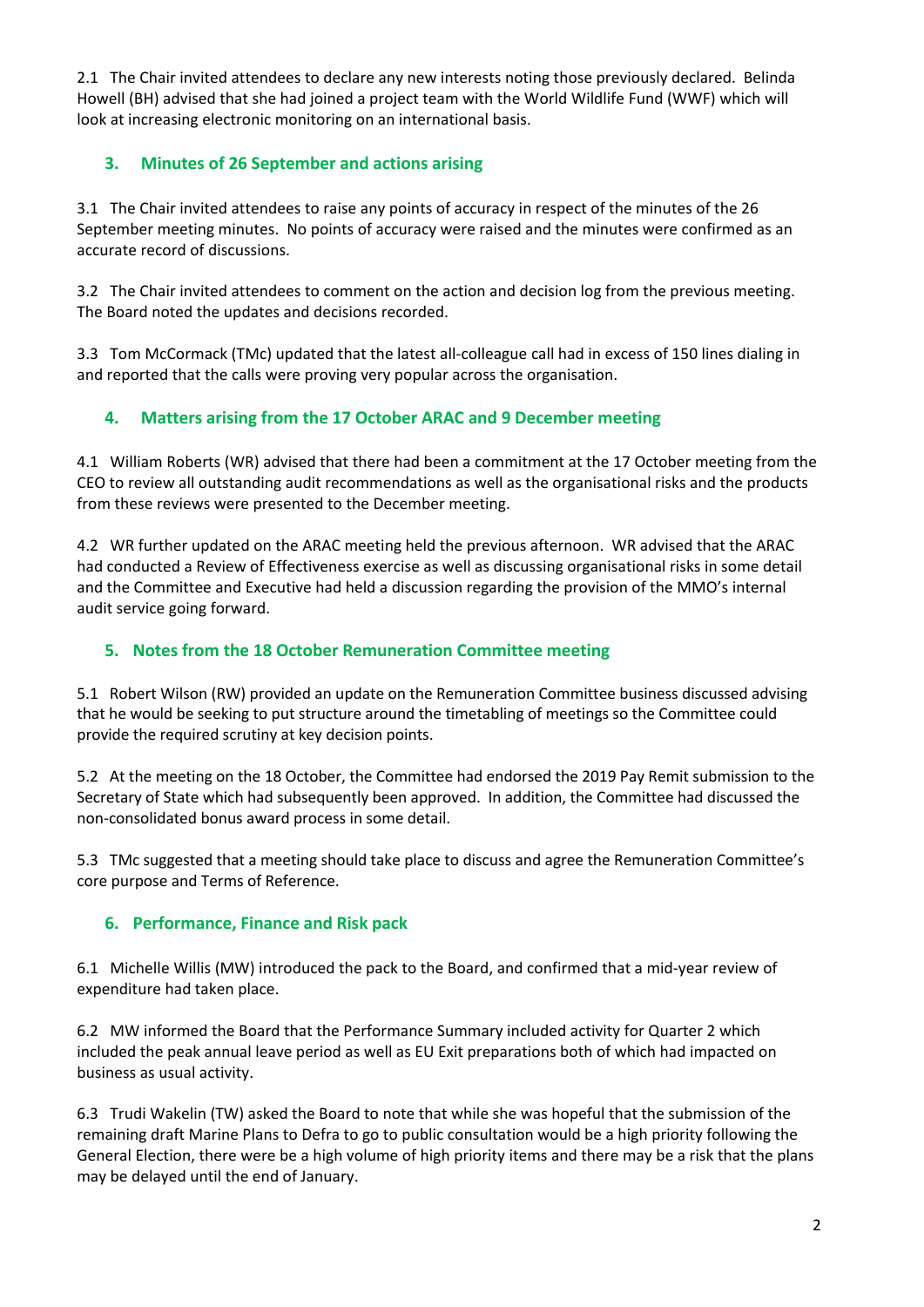6.4 MW updated the Board on Internal Audit planning for 2020/21.

6.5 Gary Saunders (GS) introduced the Health, Safety and Wellbeing 6-monthly report noting that a number of procedures had been updated and new members of the Mental Health Support Team had been appointed increasing the team to 20 members across the organisation.

6.6 GS updated that a colleague toolkit had been developed and which had been well received across the MMO and had resulted in a small increase in contact with the Employee Assistance Programme. TJ noted that the existence of the toolkit did not solve problems alone and colleagues may require the support and encouragement of their line management in addition. This point was acknowledged by all attendees.

6.7 GS updated on incident and near miss reporting advising the Board that a new process had been introduced in November which it was hoped would streamline the process and lead to an increase in reporting.

6.8 GS advised that a Heath, Safety and Wellbeing review across the Operations Directorate had recently been undertaken following feedback from new appointees.

6.9 The Board noted the update.

# **7. Blue Belt Programme summary**

7.1 Trudi Wakelin (TW) and Joanna Stockill (JS) presented to the Board on the Blue Belt Programme following extension to March 2021.

# **8. CEO Update**

8.1Emma Moir (EM) updated on EU Exit preparations advising that Defra Marine and Fisheries had recently won a Civil Service award for work on EU Exit.

8.2 EM also noted an all-colleague call was planned for the 19 December to update colleagues across the MMO. Board members expressed an interest in dialing in if available.

8.3 TMc updated that an ELT away day was planned for the following week (17 December) to develop the MMO story. This should be ready to share with the Board by early February and would feature at the next Board meeting.

8.4 TMc shared the headline figures from the Civil Service Annual Staff Survey. TMc advised that the overall response rate had decreased from 82% to 72% and the engagement score had increased 3 points to 64.

8.5 TMc advised that the Communications Team would share results with all colleagues once the detail was received and the resultant action plan would be shared with the Board in due course.

# **9. Defra Perspective**

9.1 Sonia Phippard (SP) advised that Shaun Gallagher has been appointed as Director-General, EU Exit and International Trade and Paul Kissack has been appointed as the new Director-General for Strategy and Change.

9.2 SP noted that with the election later in the week it was expected that there will be a busy period in the coming weeks.

9.3 SP advised that given her retirement at the end of the week David Hill, previously Defra's Director for Environmental Quality would be succeeding her as Director General, Environment, Rural and Marine.